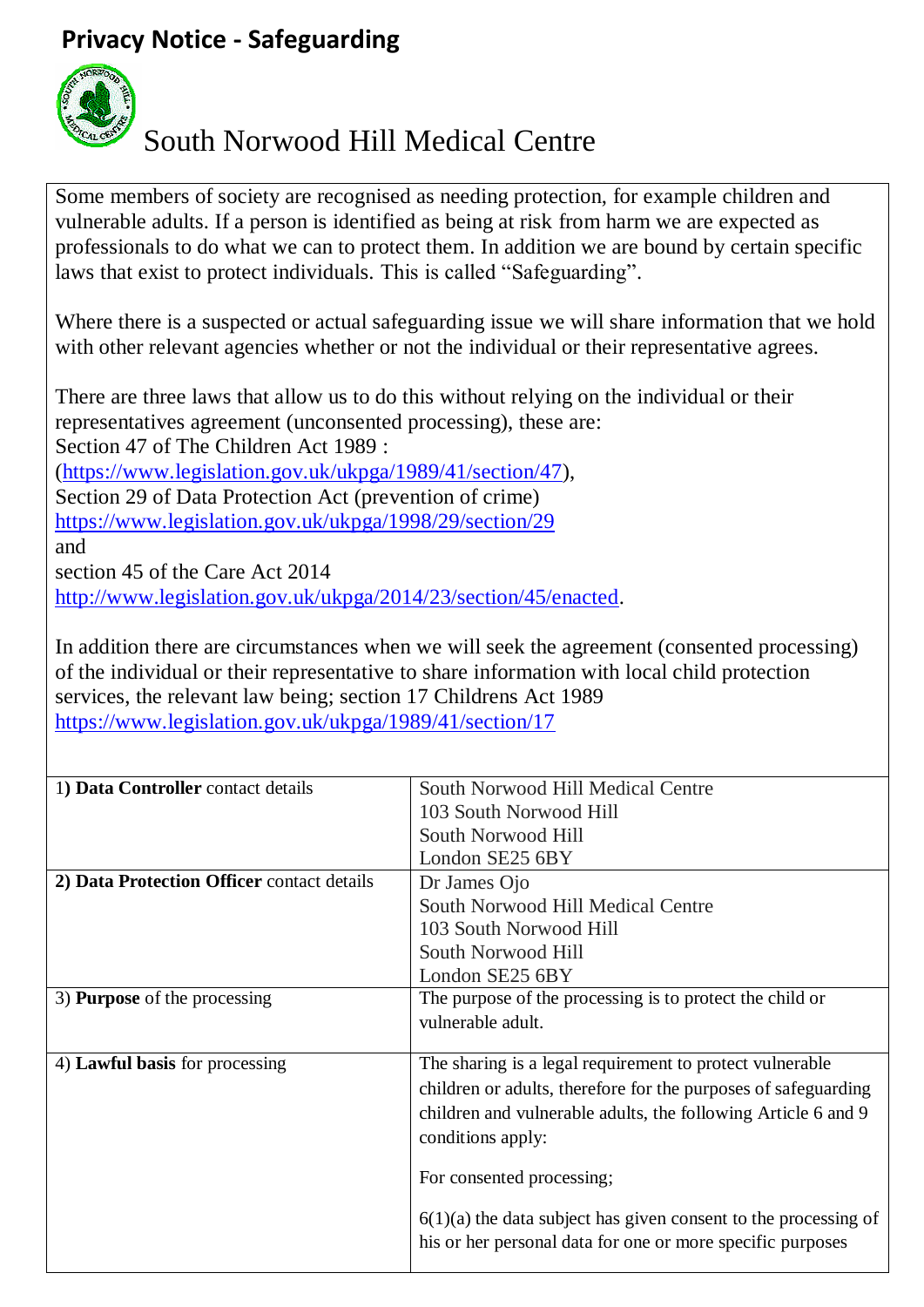## **Privacy Notice - Safeguarding**

|                                             | For unconsented processing;                                                                                                  |
|---------------------------------------------|------------------------------------------------------------------------------------------------------------------------------|
|                                             |                                                                                                                              |
|                                             | $6(1)(c)$ processing is necessary for compliance with a legal                                                                |
|                                             | obligation to which the controller is subject                                                                                |
|                                             |                                                                                                                              |
|                                             | and:                                                                                                                         |
|                                             |                                                                                                                              |
|                                             | $9(2)(b)$ ' is necessary for the purposes of carrying out the                                                                |
|                                             | obligations and exercising the specific rights of the controller                                                             |
|                                             | or of the data subject in the field of social protection law in                                                              |
|                                             | so far as it is authorised by Union or Member State law'                                                                     |
|                                             |                                                                                                                              |
|                                             | We will consider your rights established under UK case law                                                                   |
|                                             | collectively known as the "Common Law Duty of                                                                                |
|                                             | Confidentiality"*                                                                                                            |
|                                             |                                                                                                                              |
| 5) Recipient or categories of recipients of | The data will be shared with [insert local safeguarding                                                                      |
| the shared data                             | services names and contact details]                                                                                          |
| 6) Rights to object                         | This sharing is a legal and professional requirement and                                                                     |
|                                             | therefore there is no right to object.                                                                                       |
|                                             |                                                                                                                              |
|                                             | There is also GMC guidance:                                                                                                  |
|                                             | https://www.gmc-                                                                                                             |
|                                             | uk.org/guidance/ethical_guidance/children_guidance_56_63_                                                                    |
|                                             | child_protection.asp                                                                                                         |
| 7) Right to access and correct              | The DSs or legal representatives has the right to access the                                                                 |
|                                             | data that is being shared and have any inaccuracies corrected.<br>There is no right to have accurate medical records deleted |
|                                             | except when ordered by a court of Law.                                                                                       |
| 8) Retention period                         | The data will be retained for active use during any                                                                          |
|                                             | investigation and thereafter retained in an inactive stored                                                                  |
|                                             | form according to the law and national guidance                                                                              |
| 9) Right to Complain.                       | You have the right to complain to the Information                                                                            |
|                                             | Commissioner's Office, you can use this link                                                                                 |
|                                             | https://ico.org.uk/global/contact-us/                                                                                        |
|                                             |                                                                                                                              |
|                                             | or calling their helpline Tel: 0303 123 1113 (local rate) or                                                                 |
|                                             | 01625 545 745 (national rate)                                                                                                |
|                                             |                                                                                                                              |
|                                             | There are National Offices for Scotland, Northern Ireland and                                                                |
|                                             | Wales, (see ICO website)                                                                                                     |

\* "Common Law Duty of Confidentiality", common law is not written out in one document like an Act of Parliament. It is a form of law based on previous court cases decided by judges; hence, it is also referred to as 'judge-made' or case law. The law is applied by reference to those previous cases, so common law is also said to be based on precedent.

The general position is that if information is given in circumstances where it is expected that a duty of confidence applies, that information cannot normally be disclosed without the information provider's consent.

In practice, this means that all patient information, whether held on paper, computer, visually or audio recorded, or held in the memory of the professional, must not normally be disclosed without the consent of the patient. It is irrelevant how old the patient is or what the state of their mental health is; the duty still applies.